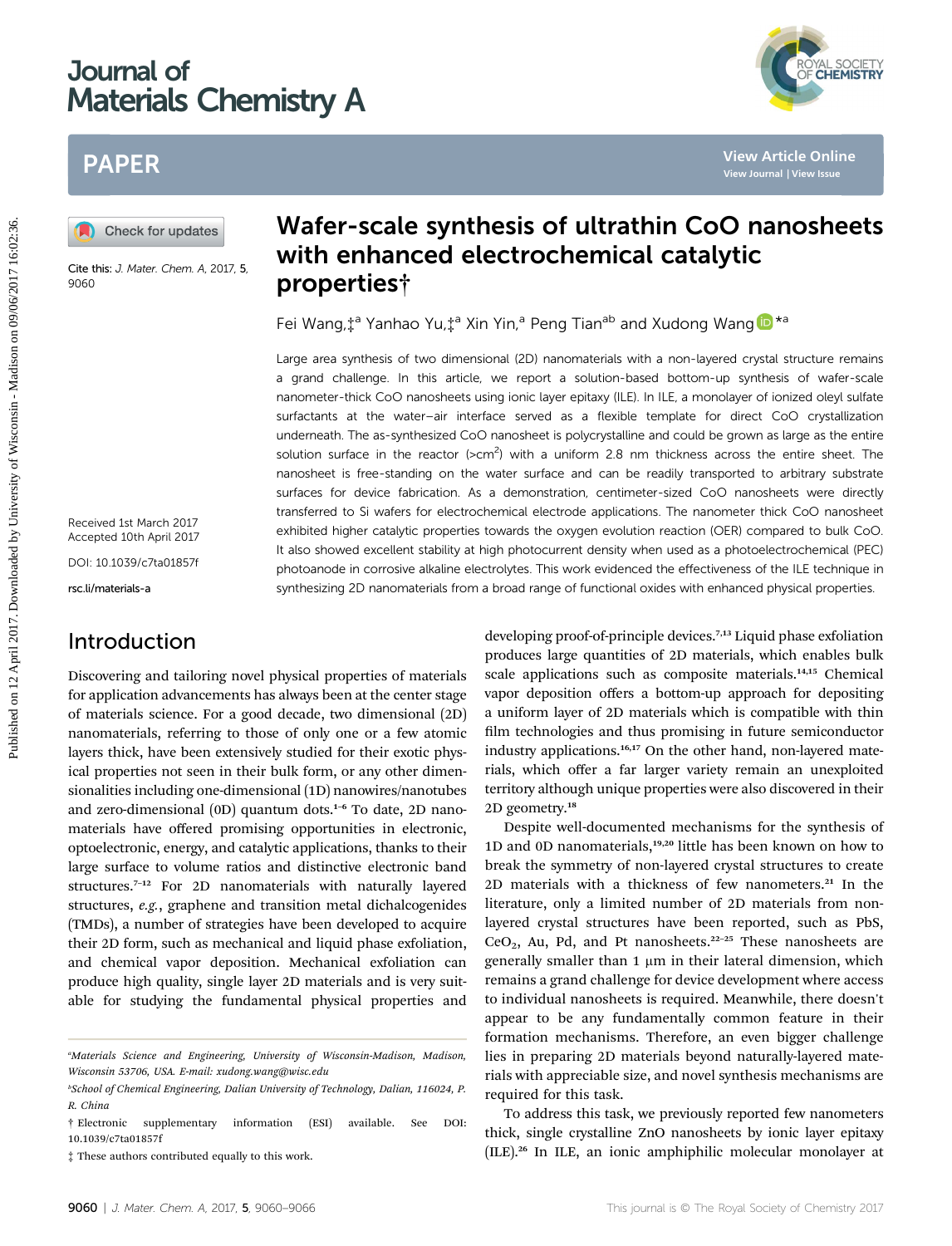a two-phase interface, typically a water–air interface, is employed and crystals grow at the interface directed by electrostatic and covalent interactions between the precursor ions and the functional groups on the amphiphilic molecules. Fundamentally, this strategy has no restriction on the intrinsic crystal structure of targeting materials, and thus provides an unprecedented platform for universally manufacturing non-layered materials, such as metal oxides. Take a specific example, cobalt oxides and hydroxides are promising oxygen evolution catalysts (OER) due to appropriate binding energy between Co atom and OER species.<sup>27</sup>–<sup>31</sup> 2D cobalt materials have shown promoted catalytic performance over their bulk counterpart.<sup>32</sup> Current strategies to obtain 2D cobalt-based catalysts include hydrothermal reaction, electrodeposition and atomic layer deposition. They require harsh preparation conditions, conductive substrates, or sophisticated equipment.<sup>33-35</sup> Producing wafer scale, continuous, and nanometer-thick cobalt oxide thin sheets is so far impractical. In this work, we report the ILE growth of large area, ultrathin CoO nanosheets grown at the water–air interface directed by oleic acid monolayers. The CoO nanosheets could be as large as the opening area of the reactor and thus enabled large-scale applications of its 2D morphology. We examined the electrochemical properties of these CoO nanosheets and discovered signicant performance gain for photoelectrochemical (PEC) water splitting in comparison to their bulk form. Puper<br> **Published on 12 April 2017.** The Regulation of the Regulation of the Regulation on 12 April 2017. The University of University of University of University of University of University of University of Wisconsin and

## Results and discussions

Fig. 1 schematically illustrates the synthesis and transfer of CoO nanosheets. The aqueous nutrient solution contains  $\text{cobalt}(\text{II})$ nitrate hexahydrate and hexamethylenetetramine (HMT). The solution surface was covered with a monolayer of ionized oleyl sulfate surfactants. As revealed in our previous work, the presence of the ionic oleic acid monolayer is critical for the formation of ultrathin nanosheets with macroscopic continuity. It has been well documented in the literature that ionic and covalent interactions exist between Langmuir monolayers and metal ions in the aqueous phase, and the interactions are particularly stronger for multivalent metal ions.<sup>36</sup> Due to the weak alkaline pH environment buffered by HMT, the protons on carboxylic groups were mostly dissociated, and therefore the monolayer had a negative local electrical field. This hypothesis can be validated by the pH-p $K_a$  relationship. At 60 °C, 25 mM HMT decomposed to HCHO and ammonium hydroxide, yielding a pH value of 11.125. The  $pK_a$  of oleic acid is 9.85.<sup>37</sup> When the pH is equal to  $pK_a$ , 50% of the acid will be dissociated. At pH of 11.125, over 90% of oleic acid will be dissociated as presumed. As a result of the negative local charges, cobalt ions were concentrated underneath the monolayer, and a continuous stern layer of cobalt ions formed underneath the monolayer (Fig. 1a). In this alkaline environment, cobalt ions in the stern layer could reach supersaturation and crystallize into a layer of nanocrystals. With the carboxylic head groups bonding to CoO crystals and thus reduced surface energy, the critical nucleation size of CoO was reduced as well.<sup>38</sup> These nanocrystals then merged together into a continuous macroscopic sheet without further increasing the thickness (Fig. 1b). The final nanosheet



Fig. 1 Schematic illustration of the formation and processing of CoO nanosheets. (a) At the water–air interface, amphiphilic molecules (oleic acid) form a close-packed monolayer under which aqueous Co ions are concentrated and form a stern layer. (b) Co ions crystalize into macroscopic, continuous nanocrystalline CoO nanosheets as large as the water–air interface. (c) An arbitrary substrate can be dipped into the aqueous phase and the free-standing CoO nanosheet was lifted up. (d) The surfactant layer can be removed by post-treatment after the nanosheet was transferred to a substrate.

products were continuous and covered the entire solution surfaces. To transfer the nanosheet, a Si substrate was dipped into the solution from the side of the reactor at an angle and then lifted up (Fig. 1c). The surface organic surfactant layer could be further removed by plasma treatment, leaving a flat and ultrathin CoO nanosheet on the entire Si substrate surface (Fig. 1d).

Fig. 2a is a low magnification SEM image showing an astransferred CoO nanosheet on a Si substrate over a very large area. No obvious contrast variation could be observed because the nanosheet was continuous and uniform in thickness. There were no wrinkles or overlaps of the as-transferred nanosheet either. Sporadic brighter dots could be found on the nanosheets (which could be more clearly observed from the high-magnification SEM image in Fig. S1a†). They are nanoparticles picked up from the reaction solution during the transfer process. Formation of these nanoparticles is a homogeneous nucleation that competes with ILE at the interface. Some cracks (the slight brighter regions in the SEM image, Fig. 2a and S1b†) were also observed on the nanosheets, which were likely formed during the transfer and drying. These occasional cracks offered a good observation area to determine the nanosheet thickness. One representative small crack area was selected as highlighted by a dashed box in Fig.- S1b,† and the topography was scanned by using atomic force microscopy (AFM). As shown in Fig. 2b, the nanosheet surface was fair smooth and flat with an average roughness factor  $(R<sub>a</sub>)$  of only 0.39 nm, which was comparable to the reported amorphous metal oxide film.<sup>39</sup> A line profile along the crack area was extracted and shown in Fig. 2c, which revealed the thickness of the nanosheets was 2.8 nm. The small cracked chips inside the gap also had the same 2.8 nm thickness, further suggesting that the small pieces might come off from the nanosheet post growth, i.e. during transferring.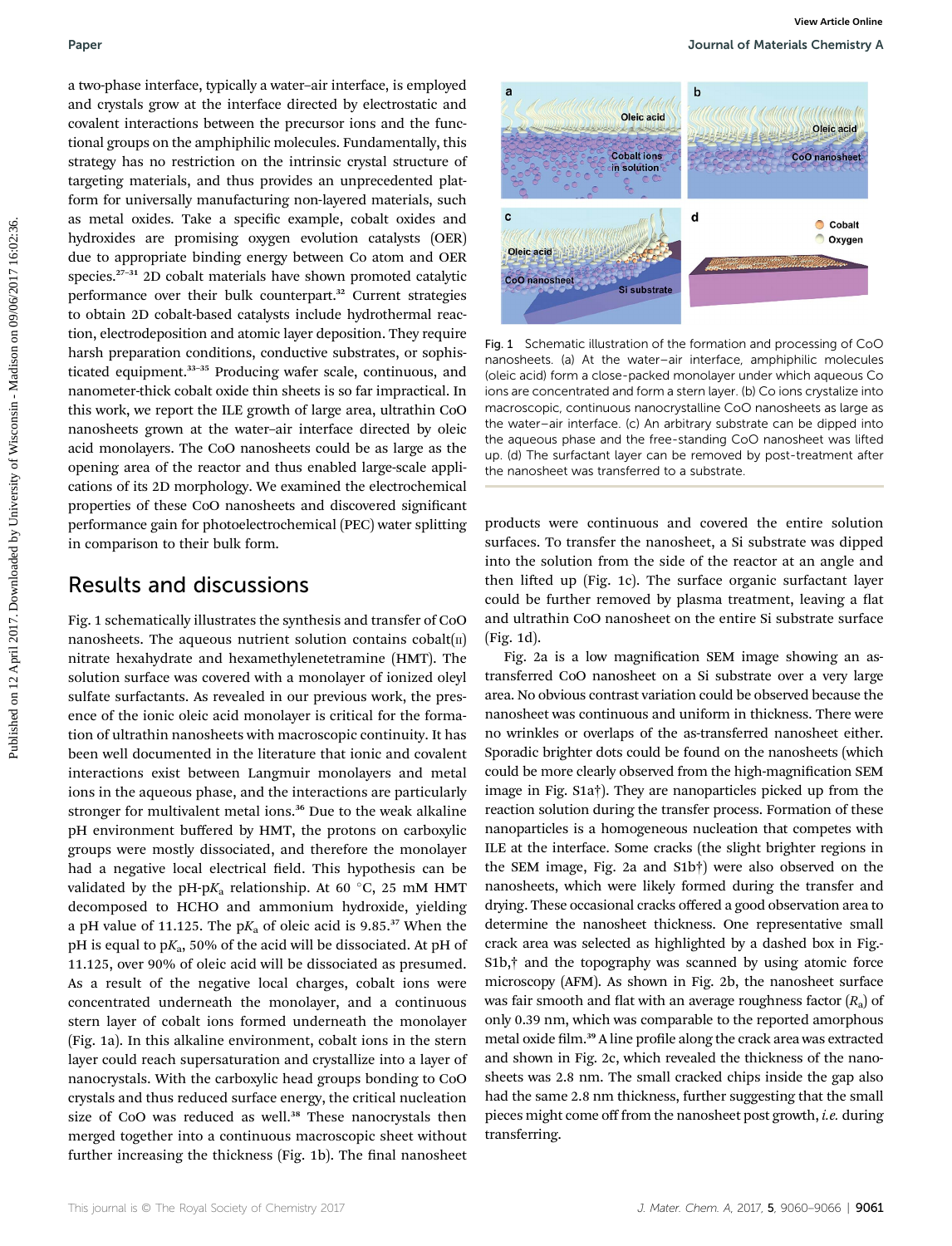

Fig. 2 Characterization of CoO nanosheets. (a) SEM image of a CoO nanosheet covering a Si substrate surface. (b) AFM topography scan of a cracking area from the CoO nanosheet on a Si wafer. (c) The height profile along the blue and red lines in (b) showing a very small roughness factor of 0.39 nm and a uniform film thickness of 2.8 nm. (d) XPS spectra of CoO nanosheets before (blue) and after (red) oxygen plasma treatment. (e) and (f) XPS of CoO nanosheets before and after O<sub>2</sub> plasma treatment.

The crystal structure of the nanosheet was identified by grazing-angle X-ray diffraction (GAXRD). Fig. S2† shows the (111) and (200) peaks of CoO (JCPDS no. 001-1227), indicating a polycrystalline CoO structure with no preferred orientation. The diffraction pattern was acquired up to a  $2\theta$  angle of  $45^\circ$  due to the instrument limitation on the angle of 2D detector when the incident angle was close to zero. X-ray photoelectron spectroscopy (XPS) was employed to probe the elemental features and bonding states of this CoO nanosheet. The full XPS survey spectra clearly showed the Co, O and C peaks detected from the as-transferred pristine CoO nanosheets on a Si substrate (blue curve in Fig. 2d). The C signal originated from the oleyl acid surfactant coverage. The surfactant residues could be removed by using oxygen plasma. The largely reduced C signal in plasmatreated samples confirmed the successful removal of C residue after 10 minutes of oxygen plasma treatment (red curve in Fig. 2d). To further reveal the chemical environment of the Co atom, the Co 2p peak of both pristine and plasma-treated CoO nanosheets was individually scanned and deconvoluted. In pristine CoO nanosheets, the majority of surface Co atoms were bonded with the OH $^-$  group due to surfactant binding (Fig. 2e). After plasma treatment, the majority peak intensity of the Co 2p spectrum could be attributed to the Co–O bonds (Fig. 2f), evidencing that the bulk component of this nanosheet was CoO. This was consistent with XRD observations.

Transmission electron microscopy (TEM) was used to further characterize the crystal structure of CoO nanosheets. Fig. 3a shows the as-synthesized nanosheet at a low magnification on a holey carbon TEM grid. Due to the complete coverage and uniform thickness of the nanosheet, no distinct morphological features can be observed at low magnification. The ring-pattern of electron diffraction (Fig. 3b) revealed the polycrystalline nature of the nanosheets, where continuous diffraction rings of the (111) and (200) facets can be indexed agreeing well with the XRD spectra. The polycrystalline feature was clearly revealed by the high-





Fig. 3 TEM characterization of CoO nanosheets. (a) A low magnification image of a CoO nanosheet supported by a holey carbon TEM grid. (b) Electron-diffraction pattern of CoO nanosheets shown in (a). (c) HRTEM image of the CoO nanosheet showing its polycrystalline nature with an average grain size  $\sim$ 3 nm. (d) HRTEM image showing the lattice of CoO grains and grain boundaries revealing the fully crystallized nanosheets structure.

resolution TEM (HRTEM) image shown in Fig. 3c. The average grain size was  $\sim$ 3 nm, which approximated to the thickness of the nanosheet. This feature suggested that the nanosheets were formed via in-plane merging of anisotropic CoO nanocrystals that were nucleated underneath the surfactant monolayer, as we proposed in our previous work.<sup>26</sup> Fig. 3d shows a HRTEM image of a single CoO grain (Fig. 3d) with its (111) surface oriented in parallel with the incident beam. From the image, the  $(200)$  dspacing was measured to be 0.21 nm. No amorphous region was found along the grain boundaries, confirming that the entire film is completely crystallized.

This ultrathin nanosheet possessed two advantages for catalyst applications: abundant surface active sites for binding chemicals, and the short charge diffusion length along the outof-plane direction. To study its catalytic properties associated with its ultra-small thickness towards the OER, the CoO nanosheet was transferred onto a heavily doped p-type Si (denoted as p+ -Si) substrate. As a comparison, the OER activity of CoO bulk materials was evaluated using the same  $p^+$ -Si substrate. The bulk CoO film ( $\sim$ 1 µm in thickness) was deposited on the silicon wafer using a modified thermal annealing procedure (Fig. S3,<sup>†</sup> see the Experimental section for details).<sup>40</sup> XRD spectra of the bulk CoO displayed identical (111) and (200) peak positions as the CoO nanosheets (Fig.  $S4\dagger$ ), confirming that both the bulk film and nanosheet had the same phase. Fig. 4a illustrates the current density–potential (J–V) curves of CoO nanosheets (blue) and bulk CoO (red) measured in 1 M NaOH aqueous solution. The J–V curves were collected at a steady state (Fig. S5†). Bulk CoO could only produce a geometric current density of 0.8 mA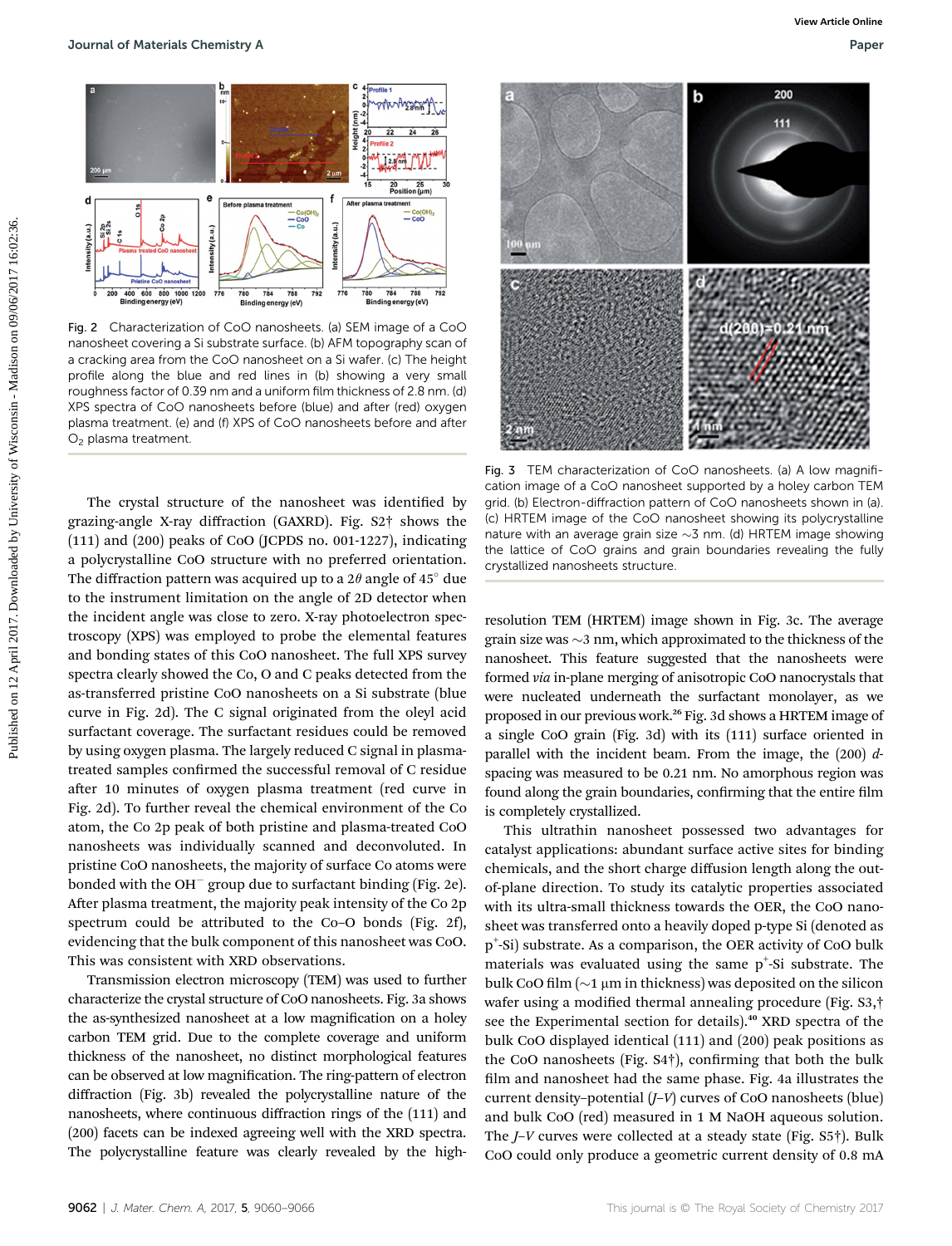

Fig. 4 Electrocatalytic performance of CoO nanosheets and bulk CoO films for the OER. (a, b) Current density–potential (J–V) curves (a) and Tafel slopes (b) of CoO nanosheets and bulk CoO films measured in 1 M NaOH aqueous solution. (c) Nyquist plots recorded at 1.9 V vs. the RHE in 1 M NaOH aqueous solution. The inset is the amplified plot of CoO nanosheets. (d) Photocurrent density–potential  $(J_{ph}-V)$  curves of the n-Si/CoO nanosheet and n-Si/CoO bulk film measured in 1 M NaOH aqueous solution under 1 Sun illumination.

cm<sup>-2</sup> at an overpotential ( $\eta$ ) of 560 mV (vs. the reversible reference electrode (RHE)). At the same  $\eta$  of 560 mV vs. the RHE, the CoO nanosheet was able to achieve a geometric current density of 10 mA  $\rm cm^{-2}$ , which was 12.5 times larger than that of the CoO bulk.

By extrapolating the linear region of  $\eta$  versus log *J* (Fig. 4b), the Tafel slope of the bulk CoO was determined to be 276 mV per decade, suggesting the slow charge transfer kinetics between bulk CoO and the electrolyte. Nevertheless, when the film thickness shrunk down to 2 nm, the Tafel slope was sharply reduced to 85 mV per decade, indicating a largely promoted interfacial kinetic compared to its bulk form. Table 1 compares the OER performance of the ultrathin CoO nanosheets with other reported CoO geometries. In general, the Tafel slope of the ultrathin CoO nanosheet was fairly low and only one quarter of the reported pristine CoO nanoparticles.<sup>41</sup> Compared to the benchmark defective ALD  $CoO<sub>x</sub>$ , the  $CoO$ nanosheet could still deliver a comparable  $\eta$  at a current density of 10 mA  $\text{cm}^{-2}$ .<sup>34</sup>

Similar surface kinetic variation was also revealed by the Nyquist plots obtained from electrochemical impedance

Table 1 OER performance comparison for the CoO nanosheet and other CoO geometries

| CoO based<br>OER catalyst    | Tafel slope<br>$(mV dec^{-1})$ | $\eta$ (mV vs. the RHE)<br>at $J = 10$ mA cm <sup>-2</sup> |
|------------------------------|--------------------------------|------------------------------------------------------------|
| CoO nanosheet                | 85                             | 560                                                        |
| CoO bulk                     | 276                            | 870                                                        |
| ALD grown                    | $50 - 70$                      | $470 - 670$                                                |
| $CoOx$ (ref. 34)             |                                |                                                            |
| CoO nanoparticle $(NP)^{41}$ | 354                            | 510                                                        |

spectroscopy. The recorded semicircle manifests the charge transfer resistance between the catalysis and the electrolyte interface. As shown in Fig. 4c, the semicircle radius of CoO nanosheets was at least 10 times smaller than that of bulk CoO, suggesting a substantial reduction of charge transfer resistance of/across the solid/electrolyte interface. Such a signicant improvement was a direct result of the nanometer film thickness as well as the largely increased surface Co atom ratio. The ultra-small film thickness ensured an efficient hole transportation with only a couple of nanometers charge diffusion length. It is also known that low-coordinated surface transitional metal cations could serve as predominate adsorption sites for electrochemical reactants (e.g.,  $CO_2$  and  $H_2O$ ).<sup>42,43</sup> Therefore, rapid charge transport kinetics and very high OER rates were achieved by the nanometer-thick CoO nanosheet.

The ILE-grown CoO nanosheet also offered a wafer-scale film size and continuous film structure, which greatly favored direct integration of the nanosheets with light absorbers, providing an unprecedented platform for developing binder-free photoelectrochemical (PEC) devices. These merits distinguished ILE nanosheets from other 2D nanomaterial systems that were typically micro- or nanometers in size and required additional polymer binders for large-scale catalyst manufacturing. To demonstrate this advantage, we fabricated a PEC cell by simply laying the CoO nanosheet on the surface of a n-Si wafer and measured the PEC performance with  $\sim 0.1$  cm<sup>2</sup> active area in 1 M NaOH aqueous solution under one sun illumination (AM 1.5G). As shown in Fig. 4d, the onset potential of the n-Si/CoO nanosheet was located at the position of  $\sim$ 1.29 V vs. the RHE, comparable to other Si photoanodes without a buried junction.<sup>44</sup> The saturated photocurrent density  $(J_{\text{ph}})$  reached 28.1 mA  $\text{cm}^{-2}$  at 1.76 V vs. the RHE, on par with that of typical planar Si photoelectrodes.<sup>45</sup> The fairly low onset potential and high  $J_{\rm ph}$ evidenced effective coupling between the photoactive n-Si and electrochemically active CoO nanosheet under no binder conditions. On the other hand, the n-Si/bulk CoO exhibited very limited PEC performance, probably caused by the low catalytic ability and profound light blocking by the thick CoO film. By comparing the  $J-V$  curves of the n-Si/CoO nanosheet and  $p^+$ -Si/ CoO nanosheet, the photovoltage generated by the light absorbing n-Si was estimated to be 0.34 V (Fig. S6†). Published on 12 April 2017.<br>
Published on 12 April 2017. The control of the control on the published by University of Wisconsin and the Control of the Control of the Control of University of Control of University of Contr

> To further maximize the operational stability of Si/CoO nanosheet photoelectrodes, a uniform  $TiO<sub>2</sub>$  layer grown by atomic layer deposition (ALD) was introduced to isolate the Si surface from the corrosive NaOH aqueous solution, as schematically shown in the inset of Fig. 5a. The amorphous ALD TiO2 has shown great promise in universally protecting Si and III–IV group of composite photoelectrodes without compromising any photoconversion efficiency.46,47 Fig. 5a compares the J–V curves of the  $\rm p^+$ -Si/CoO nanosheet system with and without TiO<sub>2</sub> protection. In this case, slight reduction of *J* was observed after adding the  $TiO<sub>2</sub>$  layer, probably caused by a modest current loss in the TiO<sub>2</sub> film. The durability of the n-Si/TiO<sub>2</sub>/CoO nanosheet was then assessed in 1 M NaOH aqueous solution by recording the photocurrent density as a function of time  $(J_{\text{ph}}-t)$ at a constant external bias of 1.48 V vs. the RHE. As shown in Fig. 5b,  $J_{\rm ph}$  of the n-Si/TiO<sub>2</sub>/CoO nanosheet exhibited no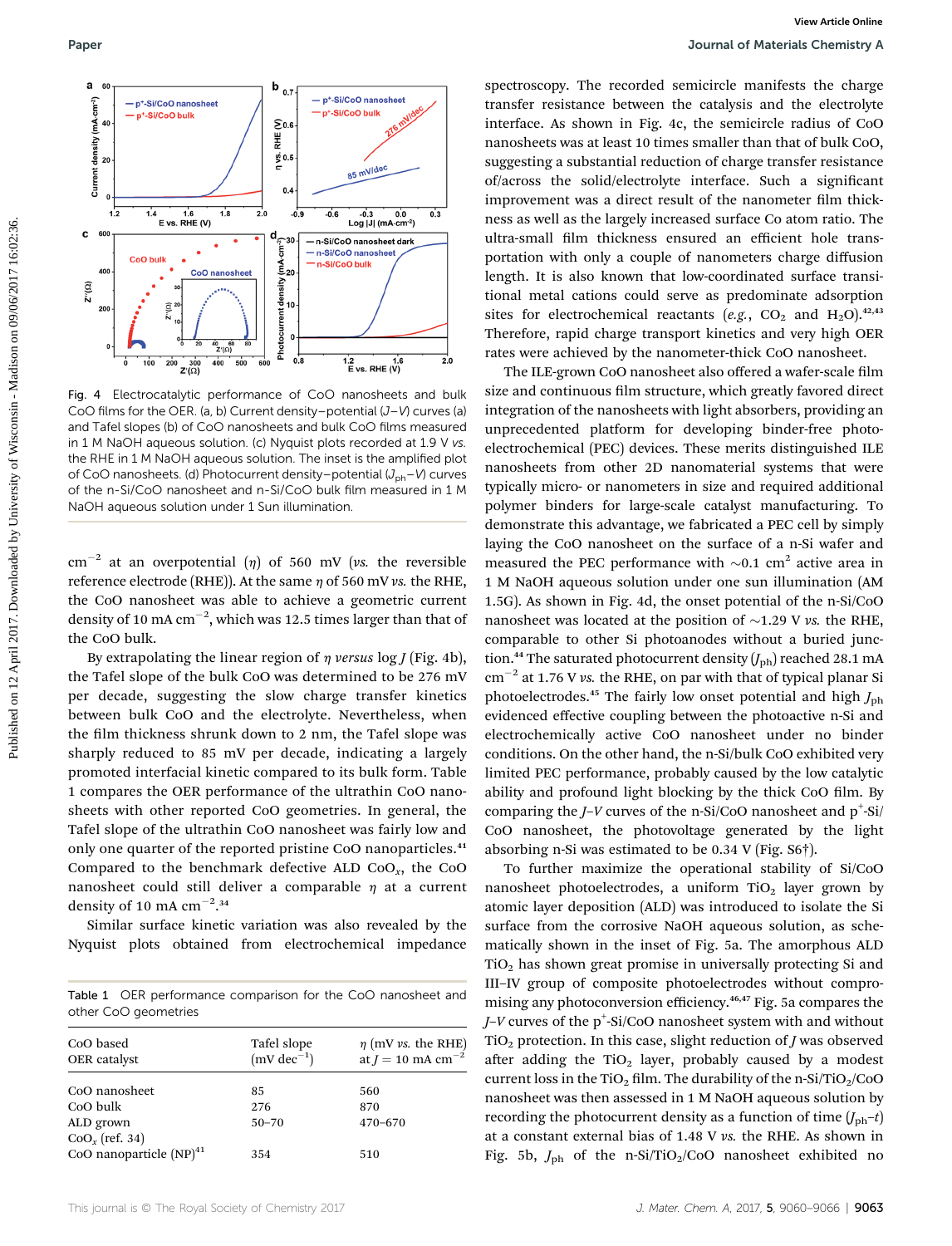

Fig. 5 Photoelectrochemical (PEC) stability evaluation of n-Si/CoO nanosheet photoelectrodes. (a)  $J-V$  curves of the  $p^+$ -Si/CoO nanosheet and  $p^+$ -Si/TiO<sub>2</sub>/CoO nanosheet measured in 1 M NaOH aqueous solution. The inset is the schematic showing the device configuration of the Si/TiO<sub>2</sub>/CoO nanosheet photoelectrode. (b) Photocurrent density–time ( $J_{ph}$ –t) curves of the n-Si/TiO<sub>2</sub>/CoO nanosheet recorded with a constant external bias of 1.48 V (vs. the RHE). The inset is the  $J_{\text{ph}}$ –V curves of the n-Si/TiO<sub>2</sub>/CoO nanosheet before (blue) and after (red) 3 hours of PEC reaction, demonstrating the stability of the CoO nanosheet.

tendency of reduction after 3 hours of continuous PEC reaction. The nearly identical  $I-V$  behaviors of the n-Si/TiO<sub>2</sub>/CoO nanosheet before and after 3 hours of operation reinforced the excellent stability of the n-Si/TiO<sub>2</sub>/CoO nanosheet electrode (inset of Fig. 5b). The long lifetime confirmed that the ILEgrown CoO nanosheet had strong endurance to the corrosive electrochemical reaction environment. No cracks or any other types of damage were observed from the CoO nanosheet after 3 h of PEC reaction (Fig. S7†). The good electrochemical stability was mainly a result of the short out-plane charge diffusion length enabled by the unique ultrathin 2D structure, which could drastically facilitate the charge transportation and avoid the formation of hot spots, and thus reduce the corrosion rate of the CoO nanosheet.<sup>35</sup> Under the anodic bias, it is also possible to form a thin  $Co<sub>3</sub>O<sub>4</sub>$  layer (known as a stable OER catalyst) at the interface of  $TiO<sub>2</sub>$  and the CoO nanosheet.<sup>48</sup> This may also contribute to the good durability of the PEC device.

## Conclusions

In summary, we reported a large-scale nanometer-thick polycrystalline CoO nanosheet fabricated by a facile ILE approach. The film size could reach wafer scale and the film thickness was

only 2.8 nm. This CoO nanosheet achieved signicantly higher OER catalytic performance compared with bulk CoO owing to the very large surface atom ratio and ultra-small cross-plane charge diffusion length. At a  $\eta$  of 560 mV vs. the RHE, the CoO nanosheet delivered a geometric current density of 10 mA  $\text{cm}^{-2}$ , which was more than one order of magnitude higher than the bulk CoO film (0.8 mA cm<sup>-2</sup> at the same  $\eta$ ). The Tafel slope of the CoO nanosheet was estimated to be 85 mA per decade, which was more than 3 times smaller than that of bulk CoO (276 mA per decade). The wafer-scale film size significantly facilitated the integration of the CoO nanosheet with a light absorbing n-type silicon wafer, enabling an efficient PEC photoanode with an onset potential of  $\sim$ 1.29 V vs. the RHE and a  $J_{\text{ph}}$ of 28.1 mA  $cm^{-2}$  at 1.76 V vs. the RHE. After coupling with an ALD  $TiO<sub>2</sub>$  protection layer, this photoanode was able to continuously work for more than 3 hours in 1 M NaOH aqueous solution without any observable performance decay. This is the first solution-based bottom-up synthesis of nanometer-thick CoO nanosheets, which exhibited drastically enhanced catalytic properties compared to its bulk form. Although rigid Si substrates were used, ILE inherently has the compatibility with flexible devices due to the low-temperature synthesis and facile transfer process. This work shows the promise of the ILE technique in synthesizing 2D nanomaterials from a broad range of functional oxides with unprecedented performance gains. Sources of the control of the state of the state of the state of the state of the state of the state of the state of the state of the state of the state of the state of the state of the state of the state of the state of

## Experimental section

#### Synthesis of CoO nanosheets

The aqueous nutrient solution containing 2 mM cobalt $(n)$ nitrate hexahydrate and 2 mM hexamethylenetetramine (HMT) was gently added to a glass reaction vial while minimizing any wetting of the glass wall above the water–air interface. Depending on the opening area of the glass vial, a calculated amount of chloroform solution of oleyl sulfate sodium salt was added to the water–air interface. For a glass vial with 4.5  $\text{cm}^2$ opening area,  $8 \mu L$  of surfactant solution with a concentration of 2 mg oleyl sulfate sodium salt in 10 mL chloroform were used. After about 5 minutes, the glass vial was capped and placed in a convection oven at 60 $\degree$ C. The reaction time ranged from 2 hours to 6 hours depending on the target thickness.

### Fabrication of electrochemical and photoelectrochemical (PEC) devices

The assembly of the PEC cell started from cleaning Si wafers. A 380 µm-thick, phosphorus doped, single-side polished,  $\langle 100 \rangle$ oriented, n-type Si wafer with resistivity of  $1-10 \Omega$  cm was first cleaned sequentially in the ultrasonic bath of isopropanol and distilled (DI) water. The wafer was then immersed in 5 wt% HF aqueous solution for 30 seconds to remove the native oxide. After that, the wafer was dipped into the reaction container and the CoO nanosheet was lifted up. To eliminate the unwanted surfactant layer and enhance the adhesion between Si and the CoO nanosheet, the Si/CoO nanosheet was exposed to 300 W  $O_2$ plasma for 10 minutes and then annealed at 400 °C in a  $N_2$ atmosphere for 1 hour. Subsequently, the back side of the Si/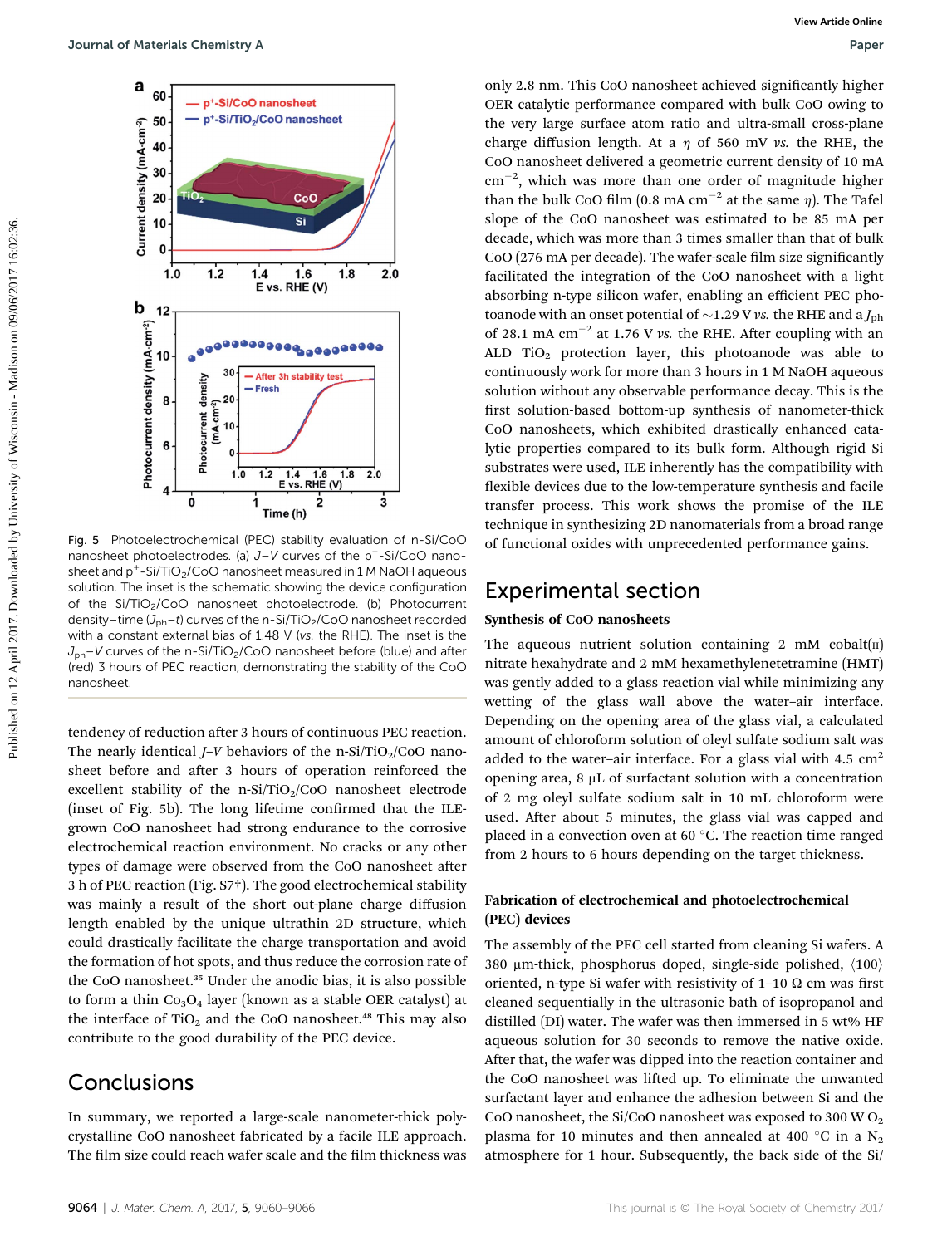CoO nanosheet was scratched with a diamond scribe, and then was coated with a Ga/In eutectic mixture and connected to a metal lead, forming an ohmic back contact. The metal lead was then affixed by the silver paint. After drying, the entire back side and partial front side of Si/CoO nanosheet were encapsulated in epoxy, yielding an exposed active area of  $\sim 0.1 \text{ cm}^2$ . Calibrated digital image and ImageJ were used to determine the active area established by epoxy. The electrochemical device was built in a similar way except changing the n-Si to a 380  $\mu$ m-thick, boron heavily doped, single-side polished,  $\langle 100 \rangle$  oriented, p type wafer with a resistivity of 0.001-0.005  $\Omega$  cm. For the CoO bulk sample, 0.5 M Co  $(NO<sub>3</sub>)<sub>2</sub>·6H<sub>2</sub>O$  ethanol solution was dropped on the Si wafer surface. The wafer was then transferred to a tube furnace and annealed at 1000  $\degree$ C for 10 hours in an Ar atmosphere. The following device fabrication process was similar to that of the CoO nanosheet. **Paper**<br>
Cot anoted by the significant of the significant of the significant of the significant of the significant of the significant of the significant of the significant of the significant of the significant of the sign

### Electrochemical and PEC measurements

The electrochemical measurements were conducted with a typical three-electrode setup with the n-Si/CoO nanosheet as the working electrode, a Pt wire as the counter electrode and a saturated calomel electrode (SCE) as the reference electrode. All electrodes were immerged in a 1 M NaOH aqueous electrolyte and the working electrode was illuminated by one sun illumination.  $J_{\text{ph}}-V$  and  $J_{\text{ph}}-t$  curves were recorded using an Autolab PGSTAT302N station.  $J_{ph}$ -t curves were measured at a constant external bias of 1.48 V vs. the RHE. SCE was converted to the RHE using the following relationship:  $E(RHE)$  =  $E(SCE)$  + 0.244 V + 0.059  $\times$  pH. The electrochemical impedance measurements were conducted by applying a 5 mV bias to the sample and sweeping the frequency from 100 kHz to 100 mHz.

#### Characterization

SEM measurements were carried out on a Zeiss Leo 1530 field emission microscope and TEM observation were done on a FEI TF30 microscope (300 kV). The accelerating voltage and working distance of SEM were 5 kV and 3 mm, respectively. X-ray diffraction patterns were acquired from the Bruker D8 Discovery with Cu K $\alpha$  radiation (0.15418 nm) and an entrance slit of 0.5 mm. The grazing-angle X-ray diffraction was recorded using a decoupled theta-two theta mode with an incident angle of 4°. XPS was obtained from a Thermo Scientific K-alpha XPS instrument with a 400  $\mu$ m spot size. The flood gun of the XPS instrument was turned on during the measurement. For the SEM, XRD and XPS measurements, the CoO nanosheets were transferred to s  $SiO_2$ -coated Si wafer (1 cm  $\times$  1 cm) by dipping the substrate into the reaction solution from the side of the reactor and then lifting up. After transfer, the substrates with CoO nanosheets were dried naturally in air. TEM samples were collected in a similar way by replacing the Si wafer with a holey carbon TEM grid.

# Acknowledgements

This work is supported by Army Research Office (ARO) under grant W911NF-16-1-0198 and the National Science Foundation

through the University of Wisconsin Materials Research Science and Engineering Center (DMR-1121288).

# References

- 1 K. S. Novoselov, A. Mishchenko, A. Carvalho and A. H. Castro Neto, Science, 2016, 353, aac9439.
- 2 L. A. Ponomarenko, R. V. Gorbachev, G. L. Yu, D. C. Elias, R. Jalil, A. A. Patel, A. Mishchenko, A. S. Mayorov, C. R. Woods, J. R. Wallbank, M. Mucha-Kruczynski, B. A. Piot, M. Potemski, I. V. Grigorieva, K. S. Novoselov, F. Guinea, V. I. Fal'ko and A. K. Geim, Nature, 2013, 497, 594–597.
- 3 H. Zhu, Y. Wang, J. Xiao, M. Liu, S. Xiong, Z. J. Wong, Z. Ye, Y. Ye, X. Yin and X. Zhang, Nat. Nanotechnol., 2015, 10, 151– 155.
- 4 A. A. Balandin, Nat. Mater., 2011, 10, 569–581.
- 5 X. Duan, C. Wang, A. Pan and R. Yu, Chem. Soc. Rev., 2015, 44, 8859–8876.
- 6 S. Z. Butler, S. M. Hollen, L. Cao, Y. Cui, J. A. Gupta, H. R. Gutierrez, T. F. Heinz, S. S. Hong, J. Huang, A. F. Ismach, E. Johnston-Halperin, M. Kuno, V. V. Plashnitsa, R. D. Robinson, R. S. Ruoff, S. Salahuddin, J. Shan, L. Shi, M. G. Spencer, M. Terrones, W. Windl and J. E. Goldberger, ACS Nano, 2013, 7, 2898–2926.
- 7 W. Wu, L. Wang, Y. Li, F. Zhang, L. Lin, S. Niu, D. Chenet, X. Zhang, Y. Hao, T. F. Heinz, J. Hone and Z. L. Wang, Nature, 2014, 514, 470–474.
- 8 Y. Gong, J. Lin, X. Wang, G. Shi, S. Lei, Z. Lin, X. Zou, G. Ye, R. Vajtai, B. I. Yakobson, H. Terrones, M. Terrones, B. K. Tay, J. Lou, S. T. Pantelides, Z. Liu, W. Zhou and P. M. Ajayan, Nat. Mater., 2014, 13, 1135–1142.
- 9 H. Li, C. Tsai, A. L. Koh, L. Cai, A. W. Contryman, A. H. Fragapane, J. Zhao, H. S. Han, H. C. Manoharan, F. Abild-Pedersen, J. K. Norskov and X. Zheng, Nat. Mater., 2016, 15, 364.
- 10 M. Liu, X. Yin, E. Ulin-Avila, B. Geng, T. Zentgraf, L. Ju, F. Wang and X. Zhang, Nature, 2011, 474, 64–67.
- 11 G. Ye, Y. Gong, J. Lin, B. Li, Y. He, S. T. Pantelides, W. Zhou, R. Vajtai and P. M. Ajayan, Nano Lett., 2016, 16, 1097–1103.
- 12 M. A. Lukowski, A. S. Daniel, F. Meng, A. Forticaux, L. Li and S. Jin, J. Am. Chem. Soc., 2013, 135, 10274–10277.
- 13 H. Li, J. Wu, Z. Yin and H. Zhang, Acc. Chem. Res., 2014, 47, 1067–1075.
- 14 J. Zheng, H. Zhang, S. Dong, Y. Liu, C. T. Nai, H. S. Shin, H. Y. Jeong, B. Liu and K. P. Loh, Nat. Commun., 2014, 5, 2995.
- 15 D. Hanlon, C. Backes, E. Doherty, C. S. Cucinotta, N. C. Berner, C. Boland, K. Lee, A. Harvey, P. Lynch, Z. Gholamvand, S. Zhang, K. Wang, G. Moynihan, A. Pokle, Q. M. Ramasse, N. McEvoy, W. J. Blau, J. Wang, G. Abellan, F. Hauke, A. Hirsch, S. Sanvito, D. D. O'Regan, G. S. Duesberg, V. Nicolosi and J. N. Coleman, Nat. Commun., 2015, 6, 8563.
- 16 W. Strupinski, K. Grodecki, A. Wysmolek, R. Stepniewski, T. Szkopek, P. E. Gaskell, A. Gruneis, D. Haberer, R. Bozek, J. Krupka and J. M. Baranowski, Nano Lett., 2011, 11, 1786–1791.